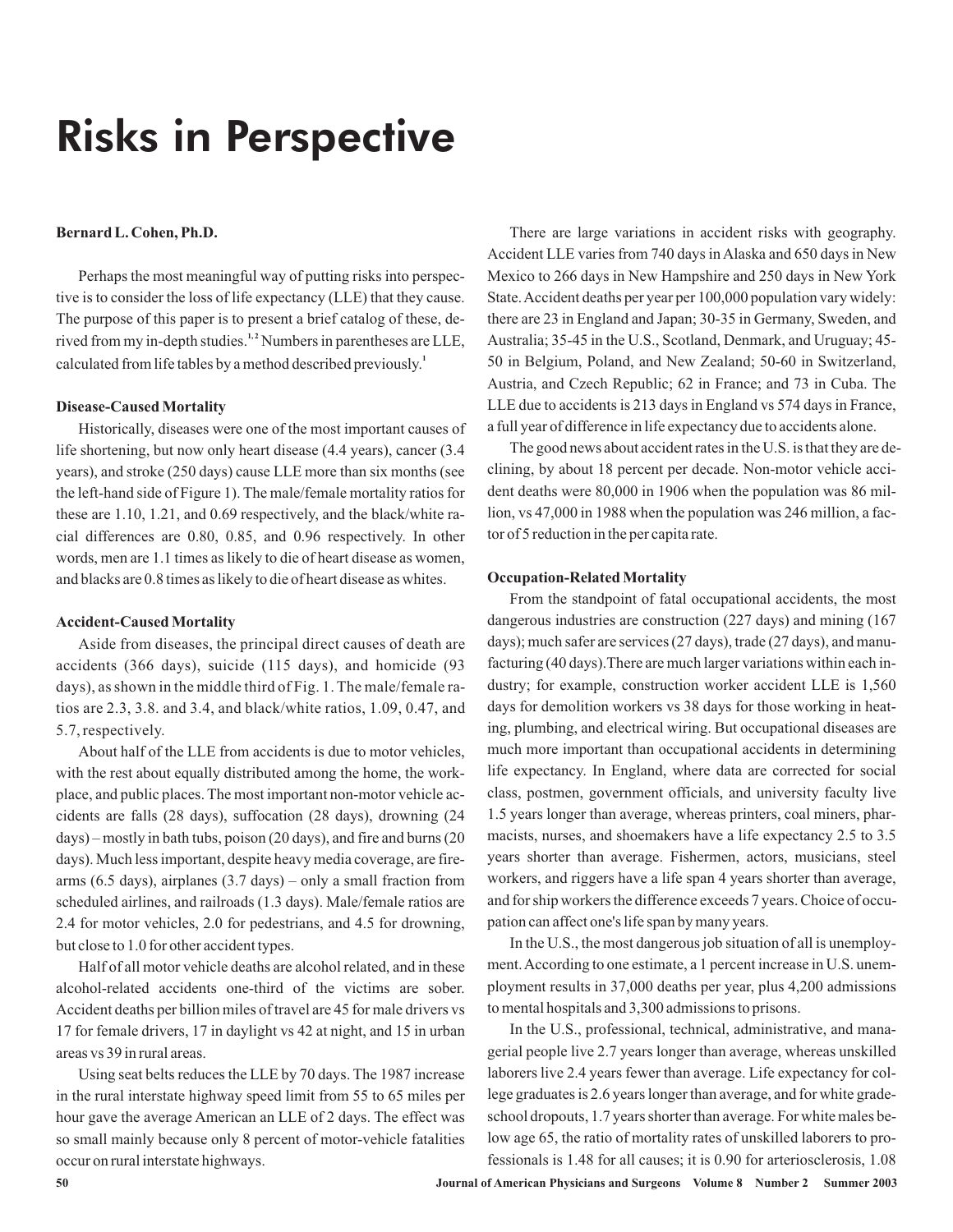for stroke, 1.30 for cancer, 4.4 for tuberculosis, 2.7 for influenza and pneumonia, 3.4 for accidents, 1.6 for suicide, and 1.75 for cirrhosis of the liver.

#### **Lifestyle-Related Mortality**

Perhaps the best known risky behavior is smoking cigarettes (6.6 years for men, 3.9 years for women). For men who inhale deeply, LLE is 8.6 years for cigarettes, 3.2 years for cigars, and 1.4 years for pipes, but without inhalation, LLE is reduced to 4.5 years for cigarettes and zero for cigars and pipes. Those who smoke more than 2 packs per day have a mortality rate relative to that for nonsmokers of 24 for lung cancer, 9.3 for cancer of the mouth, 15 for bronchitis, 2.0 for heart disease, 1.9 for stroke, and 9.2 for ulcers.

Even more dangerous is being an alcoholic (12 years); alcoholics have mortality rates at a given age 2.5-3 times higher than average. Another major risk is overeating, which gives an LLE of about 36 days per pound, or one year for each 10 pounds above optimal weight. Being 25 percent overweight (for example weighing 200 lb if optimum weight for one's height is 160 lb) increases the fatality risk of heart disease by 35 percent, of cancer by 14 percent, of stroke by 17 percent, and of diabetes by 195 percent.

Having very poor, vs very good, social connections gives an LLE of 9 years. As one manifestation of this, at age 55 being single rather than married has an LLE of 3.2 years for males and 1.9 years for females; for widowed persons the LLE is 3.9 and 2.7 years, and for divorced persons, 6.2 and 2.5 years, respectively. For all of these factors, the LLE is larger for blacks than for whites. A divorced man's risk is 1.77 times greater than that of a married man for fatal heart disease, and this ratio is 1.55 for stomach and intestinal cancer, 2.13 for lung cancer, 1.81 for stroke, 1.92 for diabetes, 6.2 for cirrhosis of liver, 4.0 for accidents, 4.1 for suicide, and 7.2 for homicide. The least affected of the unmarried are single women for whom this ratio is 1.26 for heart disease, 1.15 for stomach and intestinal cancer, 1.04 for lung cancer, 1.28 for stroke, 0.66 for diabetes, 0.84 for cirrhosis, 1.4 for accidents, 1.16 for suicide, and 0.51 for homicide.

### **The Effect of Economic Status**

One of the greatest risks to an individual is living in poverty: LLE is 9 years for 19 large U.S. cities and for Montreal. In Britain, the difference in life expectancy between professional people and unskilled laborers is 7.2 years, and in Finland it is also 7.2 years. When Canadian men are ranked by income, those in the 90th percentile live 6 years longer than those in the 10th percentile. The latter have a higher mortality rate by 32 percent for heart disease and stroke, by 34 percent for cancer, and by 88 percent for accidents, poison, and violence. On an international scale, poverty plays a much bigger role – life expectancy is typically 30 years longer in affluent countries than in poor countries. For example, in 1990 it was 77 years in Japan, Sweden, and Canada compared with 38 years in Afghanistan and Gambia and 42 years in Ethiopia and Guinea; the

world average was 61 years. In one of the most advanced African countries, Ghana, where average life expectancy is 55 years, LLE in years for a few diseases for which it is 0.0 in the U.S. are: measles, 1.3; malaria, 1.2; malnutrition, 1.2; sickle cell disease, 1.2; diarrhea, 1.0; tetanus, 0.5; tuberculosis, 0.5; cirrhosis, 0.5; schistosomiasis, 0.4; typhoid, 0.3; pertussis, 0.3; pregnancy complications, 0.65; intestinal obstructions, 0.35. On the other hand, the LLE for heart disease and cancer is only 0.35 and 0.25 years compared with 4.4 and 3.4 years respectively in U.S.

## **Environmental Risk Factors**

Some significant environmental problems for the average American, according to very rough EPA estimates, include air pollution (40 days), drinking water pollution (20 days), chemical residues in food (20 days), and chemicals released from consumer products (20 days). News media give wide publicity to cancer-causing pollutants. Some of these are pesticide residues in food (12 days), tobacco smoke (8 days), other indoor pollutants (2 days), industrial air pollution (4 days), hazardous waste sites (2.5 days), and drinking water contaminants (1.3 days).

It is estimated<sup>2</sup> that all radioactivity releases from nuclear power, including accidents and wastes, will eventually give the averageAmerican an LLE of 0.06 days. Nuclear power is an insignificant contributor to radiation exposure compared to radon in homes (25 days), other natural sources of radiation (10 days), and medical exposures (10 days). Citizens living near the Three Mile Island plant get more radiation from radon in their homes every day than they got in total from the nuclear reactor accident there in 1979. Of course, the Chernobyl reactor accident involved far larger releases of radioactivity, far more than is imaginable from any possible accident in a reactor of American design, but still, 20 million Americans get more radiation from radon in their homes over their lifetimes than the most exposed members of the public got from the Chernobyl accident.

Great concern has been expressed about health impacts from our use of energy. The LLE from various components are: coal burning, 15 days; oil burning, 5 days; natural gas, 3 days (mostly from asphyxiation); hydroelectric dam failures, 0.2 days; and nuclear power, 0.06 days. The solution often proposed to avoid these risks is conservation – using less energy. But this has its own risks with substantial LLE, for example: using smaller automobiles, 60 days; greatly reducing air leakage in buildings thereby increasing levels of indoor air pollution, 50 days; doubling use of bicycles, 6 days; and reduced lighting, 11 days if it causes 5 percent more automobile accidents, 5 days if it results in 5 percent more murders, and 1.5 days if it leads to 5 percent more falls. A much greater effect would probably be seen if reduced energy use reduced our wealth.As demonstrated above, wealth brings health. From the figures quoted above it is abundantly clear that over-zealous energy conservation is the most dangerous energy strategy. There are many good reasons for conserving energy, but improving health is not one of them.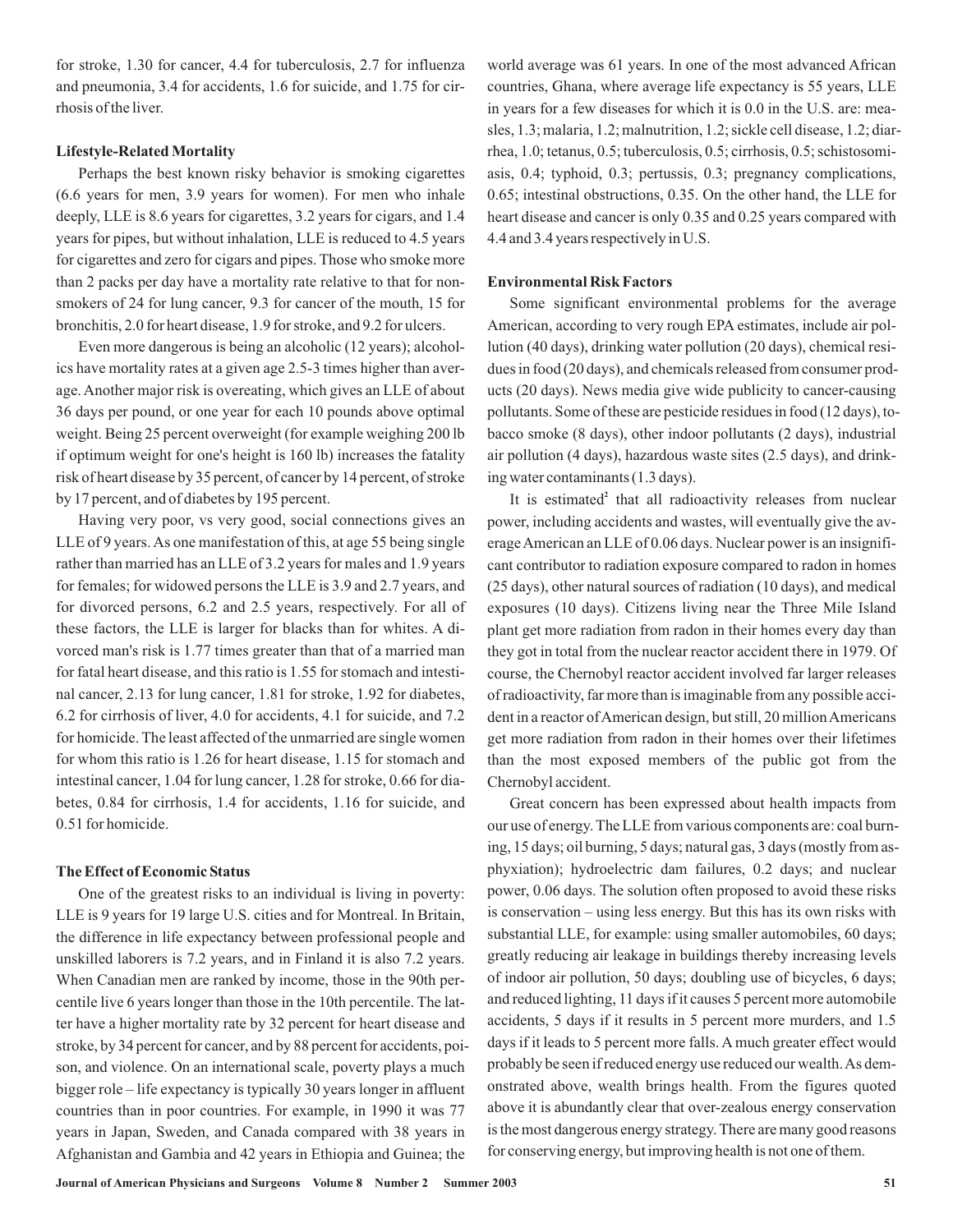# Thousands of Days Lost Life Expectancy







# Days of Lost Life Expectancy